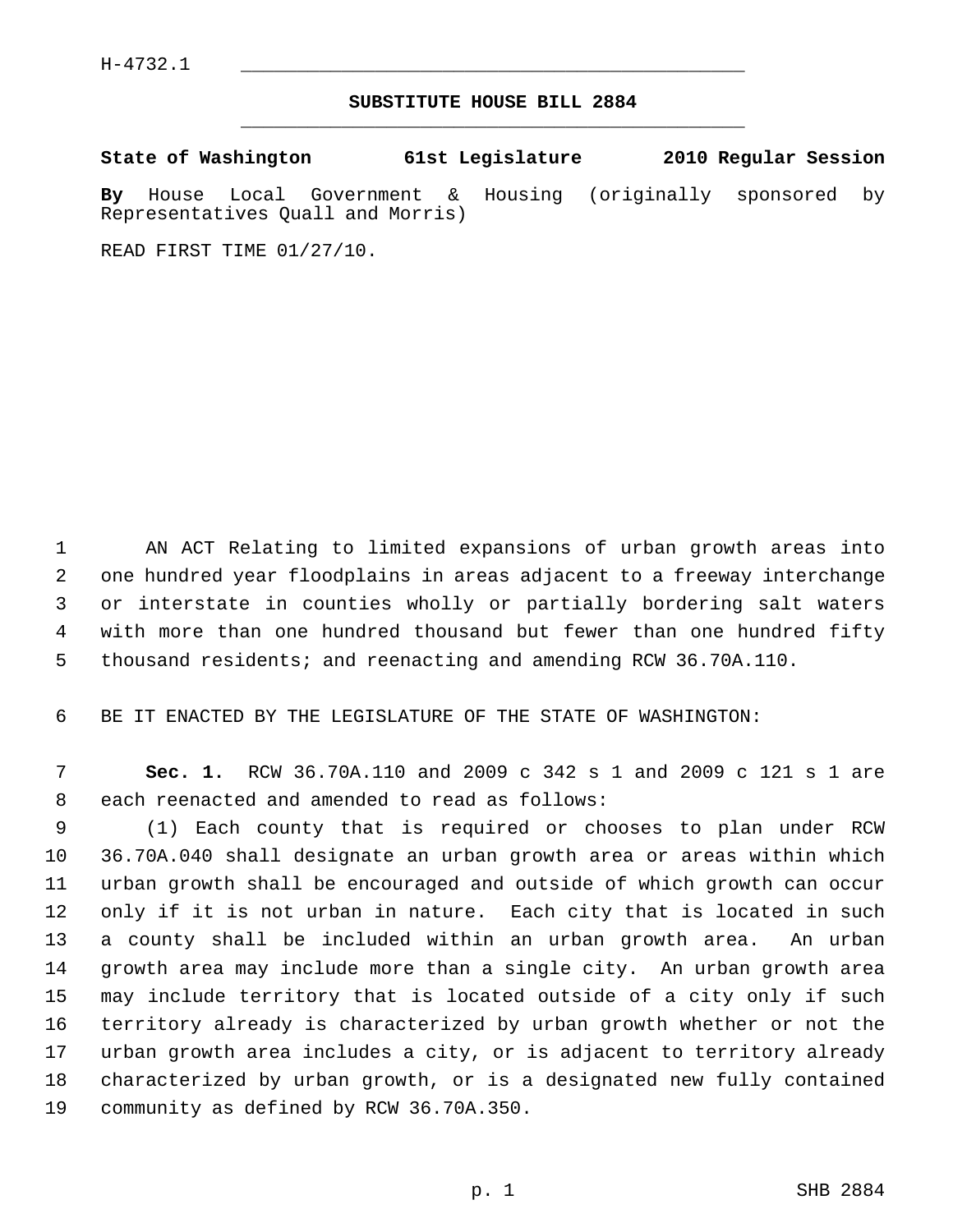1 (2) Based upon the growth management population projection made for 2 the county by the office of financial management, the county and each 3 city within the county shall include areas and densities sufficient to 4 permit the urban growth that is projected to occur in the county or 5 city for the succeeding twenty-year period, except for those urban 6 growth areas contained totally within a national historical reserve. 7 As part of this planning process, each city within the county must 8 include areas sufficient to accommodate the broad range of needs and 9 uses that will accompany the projected urban growth including, as 10 appropriate, medical, governmental, institutional, commercial, service, 11 retail, and other nonresidential uses.

12 Each urban growth area shall permit urban densities and shall 13 include greenbelt and open space areas. In the case of urban growth 14 areas contained totally within a national historical reserve, the city 15 may restrict densities, intensities, and forms of urban growth as 16 determined to be necessary and appropriate to protect the physical, 17 cultural, or historic integrity of the reserve. An urban growth area 18 determination may include a reasonable land market supply factor and 19 shall permit a range of urban densities and uses. In determining this 20 market factor, cities and counties may consider local circumstances. 21 Cities and counties have discretion in their comprehensive plans to 22 make many choices about accommodating growth.

23 Within one year of July 1, 1990, each county that as of June 1, 24 1991, was required or chose to plan under RCW 36.70A.040, shall begin 25 consulting with each city located within its boundaries and each city 26 shall propose the location of an urban growth area. Within sixty days 27 of the date the county legislative authority of a county adopts its 28 resolution of intention or of certification by the office of financial 29 management, all other counties that are required or choose to plan 30 under RCW 36.70A.040 shall begin this consultation with each city 31 located within its boundaries. The county shall attempt to reach 32 agreement with each city on the location of an urban growth area within 33 which the city is located. If such an agreement is not reached with 34 each city located within the urban growth area, the county shall 35 justify in writing why it so designated the area an urban growth area. 36 A city may object formally with the department over the designation of 37 the urban growth area within which it is located. Where appropriate,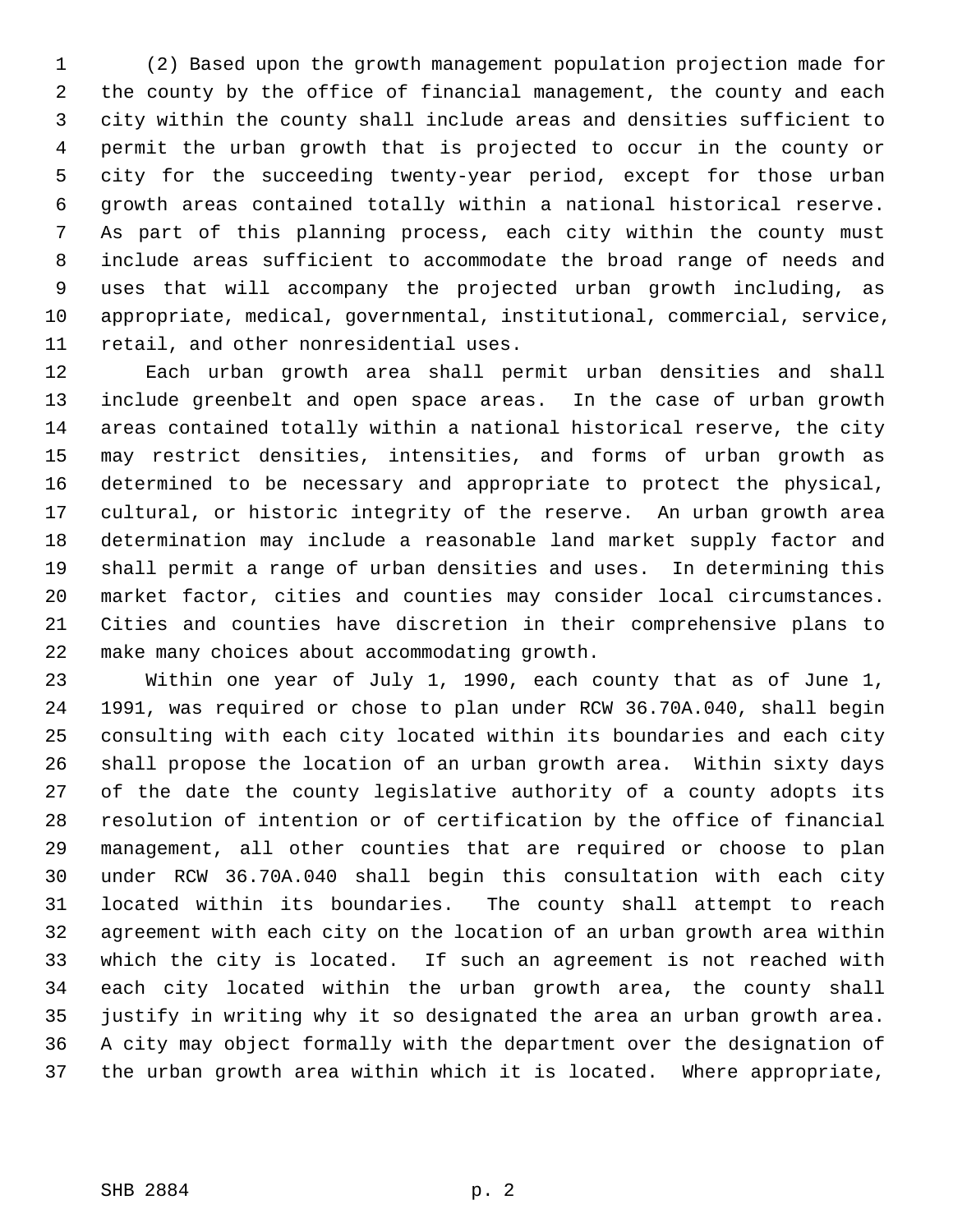1 the department shall attempt to resolve the conflicts, including the 2 use of mediation services.

 3 (3) Urban growth should be located first in areas already 4 characterized by urban growth that have adequate existing public 5 facility and service capacities to serve such development, second in 6 areas already characterized by urban growth that will be served 7 adequately by a combination of both existing public facilities and 8 services and any additional needed public facilities and services that 9 are provided by either public or private sources, and third in the 10 remaining portions of the urban growth areas. Urban growth may also be 11 located in designated new fully contained communities as defined by RCW 12 36.70A.350.

13 (4) In general, cities are the units of local government most 14 appropriate to provide urban governmental services. In general, it is 15 not appropriate that urban governmental services be extended to or 16 expanded in rural areas except in those limited circumstances shown to 17 be necessary to protect basic public health and safety and the 18 environment and when such services are financially supportable at rural 19 densities and do not permit urban development.

20 (5) On or before October 1, 1993, each county that was initially 21 required to plan under RCW 36.70A.040(1) shall adopt development 22 regulations designating interim urban growth areas under this chapter. 23 Within three years and three months of the date the county legislative 24 authority of a county adopts its resolution of intention or of 25 certification by the office of financial management, all other counties 26 that are required or choose to plan under RCW 36.70A.040 shall adopt 27 development regulations designating interim urban growth areas under 28 this chapter. Adoption of the interim urban growth areas may only 29 occur after public notice; public hearing; and compliance with the 30 state environmental policy act, chapter 43.21C RCW, and under this 31 section. Such action may be appealed to the appropriate growth 32 management hearings board under RCW 36.70A.280. Final urban growth 33 areas shall be adopted at the time of comprehensive plan adoption under 34 this chapter.

35 (6) Each county shall include designations of urban growth areas in 36 its comprehensive plan.

37 (7) An urban growth area designated in accordance with this section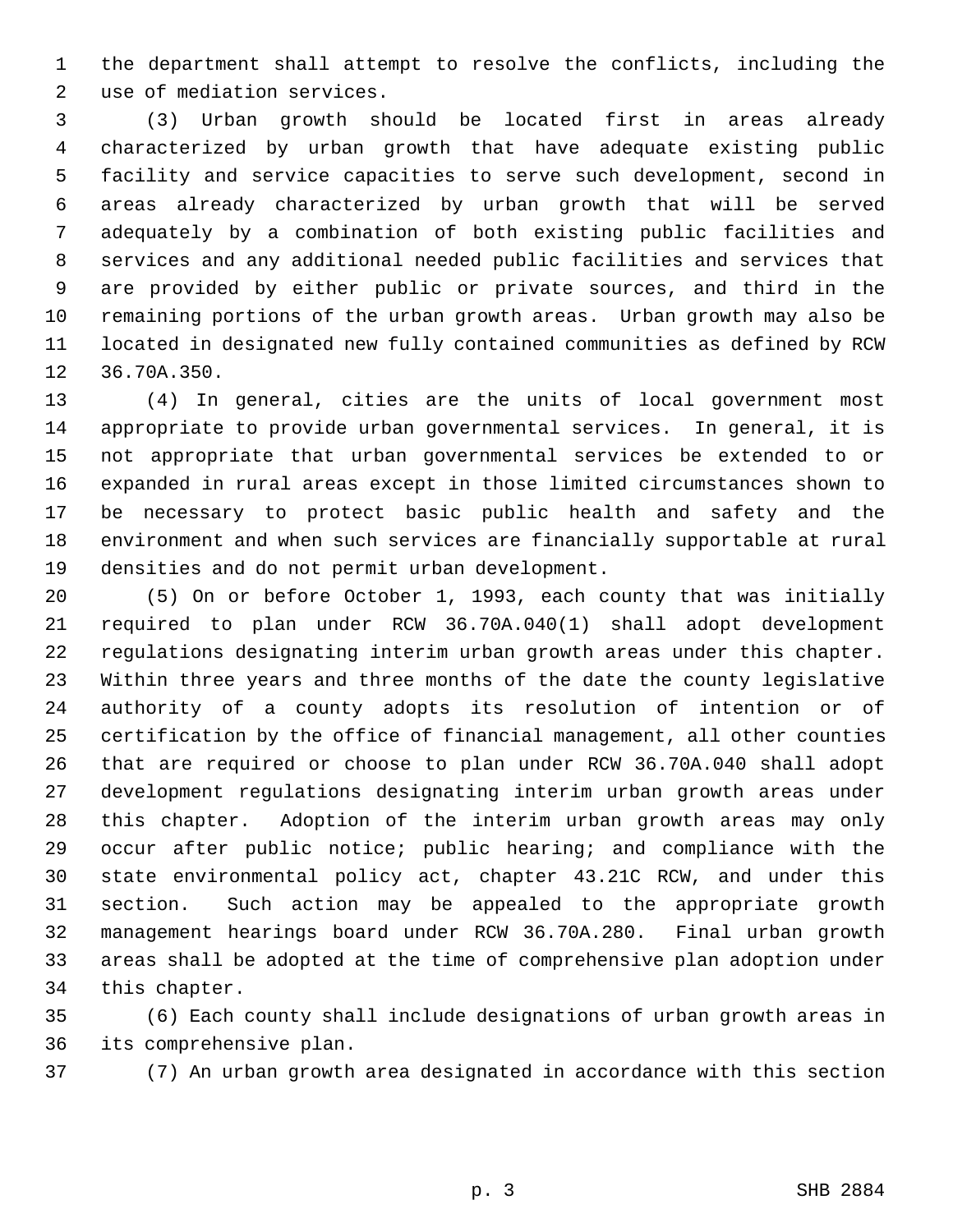1 may include within its boundaries urban service areas or potential 2 annexation areas designated for specific cities or towns within the 3 county.

 4 (8)(a) Except as provided in (b) of this subsection, the expansion 5 of an urban growth area is prohibited into the one hundred year 6 floodplain of any river or river segment that: (i) Is located west of 7 the crest of the Cascade mountains; and (ii) has a mean annual flow of 8 one thousand or more cubic feet per second as determined by the 9 department of ecology.

10 (b) Subsection (8)(a) of this section does not apply to:

11 (i) Urban growth areas that are fully contained within a floodplain 12 and lack adjacent buildable areas outside the floodplain;

13 (ii) Urban growth areas where expansions are precluded outside 14 floodplains because:  $((+A))$  Urban governmental services cannot be 15 physically provided to serve areas outside the floodplain; or  $((+B)$ 16 Expansions outside the floodplain)) accessing the expansion would 17 require a river or estuary crossing ((to access the expansion)); or

18 (iii) Urban growth area expansions where:

19 (A) Public facilities already exist within the floodplain and the 20 expansion of an existing public facility is only possible on the land 21 to be included in the urban growth area and located within the 22 floodplain;  $((\theta \cdot \hat{r}))$ 

23 (B) Urban development already exists within a floodplain as of July 24 26, 2009, and is adjacent to, but outside of, the urban growth area, 25 and the expansion of the urban growth area is necessary to include such 26 urban development within the urban growth area;  $((\theta \hat{r}))$ 

27 (C) The expansion is authorized by a county that is wholly or partially bordered by salt waters and has more than one hundred thousand but fewer than one hundred fifty thousand residents. Urban growth area expansions authorized in accordance with this subsection  $(8)(b)(iii)(c)$  must be a single parcel or contiguous parcels, may not exceed seven acres, and must be limited to areas that are adjacent to an urban growth area and entirely surrounded by a freeway interchange right-of-way; or

35 (D) The land is owned by a jurisdiction planning under this chapter 36 or the rights to the development of the land have been permanently 37 extinguished, and the following criteria are met: